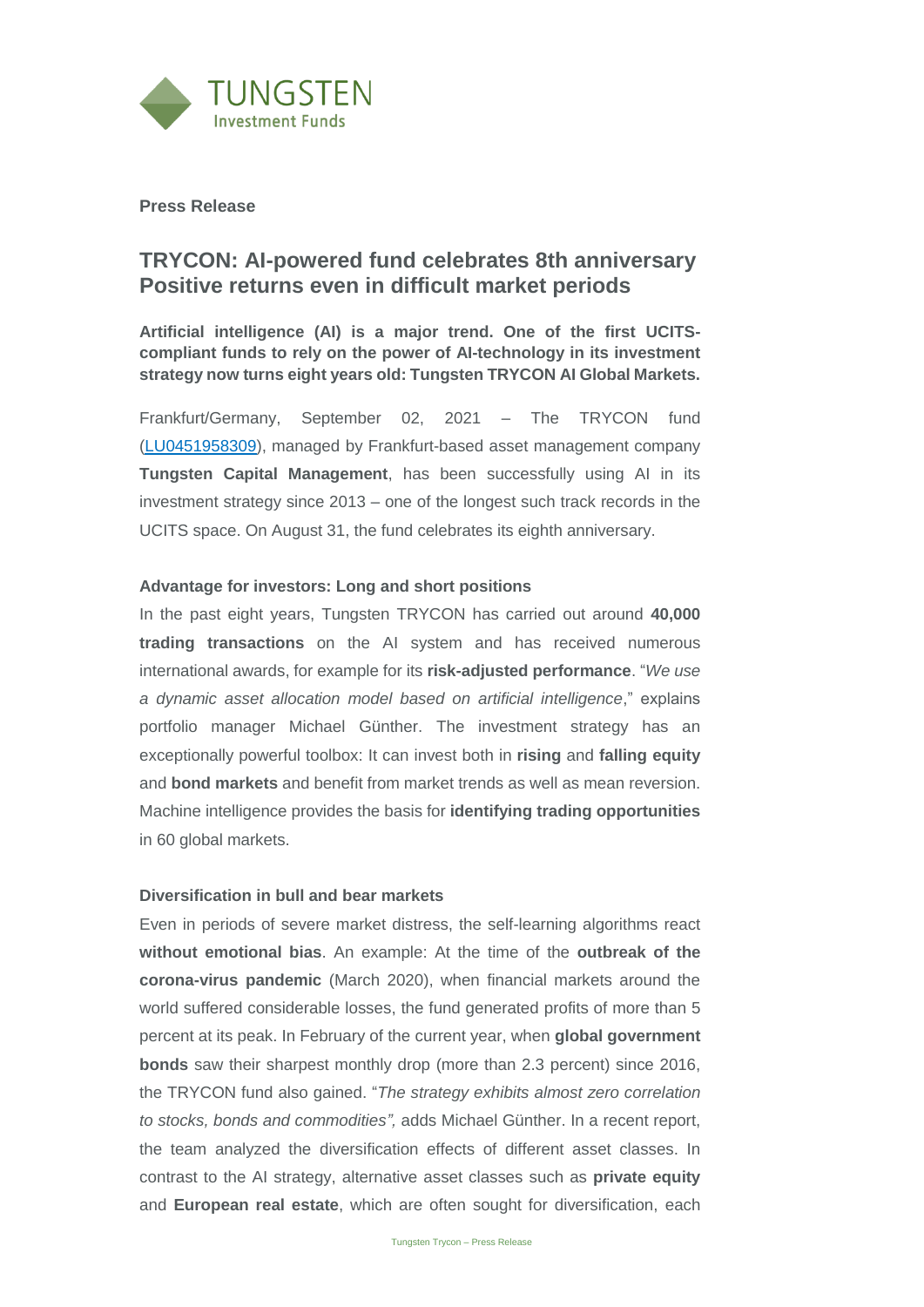

exhibited a comparatively high correlation of around 0.8 to **the Stoxx Europe 600 index**. **Liquid alternatives** showed an even higher correlation of around 0.9 in the period from September 2013 up to now.

#### **Current market environment: Outlook**

The greatest danger is that stocks and bonds will fall in parallel. As Norway's state pension fund recently warned, this could occur if rising prices and inflation put an end to the bull market and countermeasures such as tightening monetary policy (tapering) and higher interest rates put pressure on bond markets. "*We feel that the TRYCON strategy is very well positioned to offer investors a valuable alternative to government bonds as well as a promising portfolio component even in a scenario of falling markets*", comments Pablo Hess, who manages the TRYCON fund together with Michael Günther.

#### **More details on the TRYCON AI strategy**

While artificial intelligence is currently gaining more and more importance in the investment industry, there is likely to be **just a few dozen fully AIcontrolled mutual funds** so far. The evaluation of **millions of data points** is crucial to the TRYCON fund's investment process. It invests in around 60 global markets without regional or industry restrictions and offers daily liquidity. The fund's assets have grown to around €100 million amid increasing interest from institutional and semi-institutional investors, including funds of funds, corporate and pension investors, private banks, asset managers and family offices.

#### **About Tungsten TRYCON**

Tungsten Capital Management GmbH, based in Frankfurt am Main, is an independent asset management company regulated by BaFin with assets under management in excess of 500 million euros. With the Tungsten TRYCON AI Global Markets, the company offers a highly diversified absolute return fund that gives investors access to new data analysis technologies and artificial intelligence (AI). The fund has received several international awards. The two portfolio managers Pablo Hess and Michael Günther have been researching the field of artificial intelligence and its application to the financial markets since the year 2000. Both are among the pioneers in the integration of artificial intelligence for investment decisions.